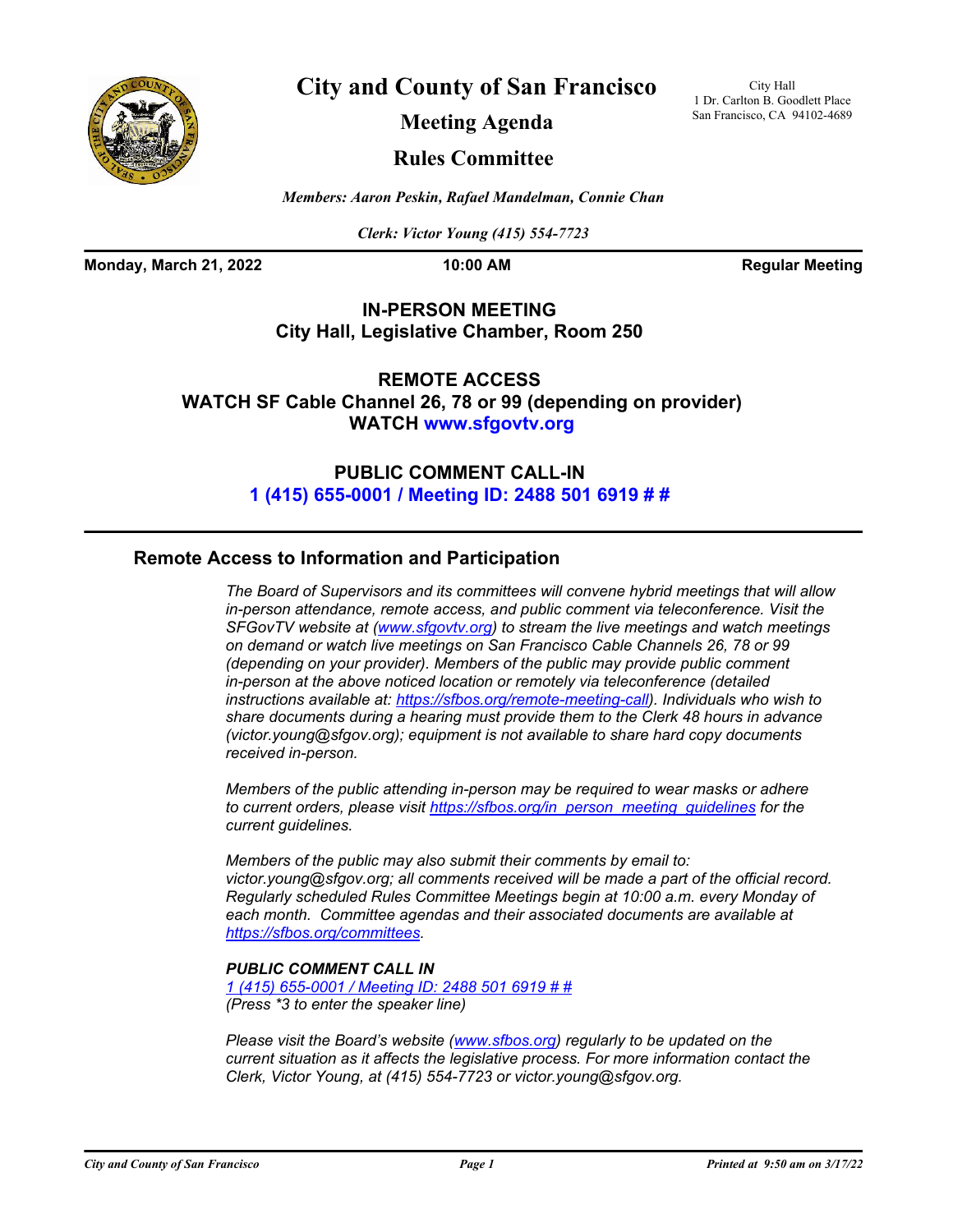# **ROLL CALL AND ANNOUNCEMENTS**

# **COMMUNICTIONS**

## **AGENDA CHANGES**

# **REGULAR AGENDA**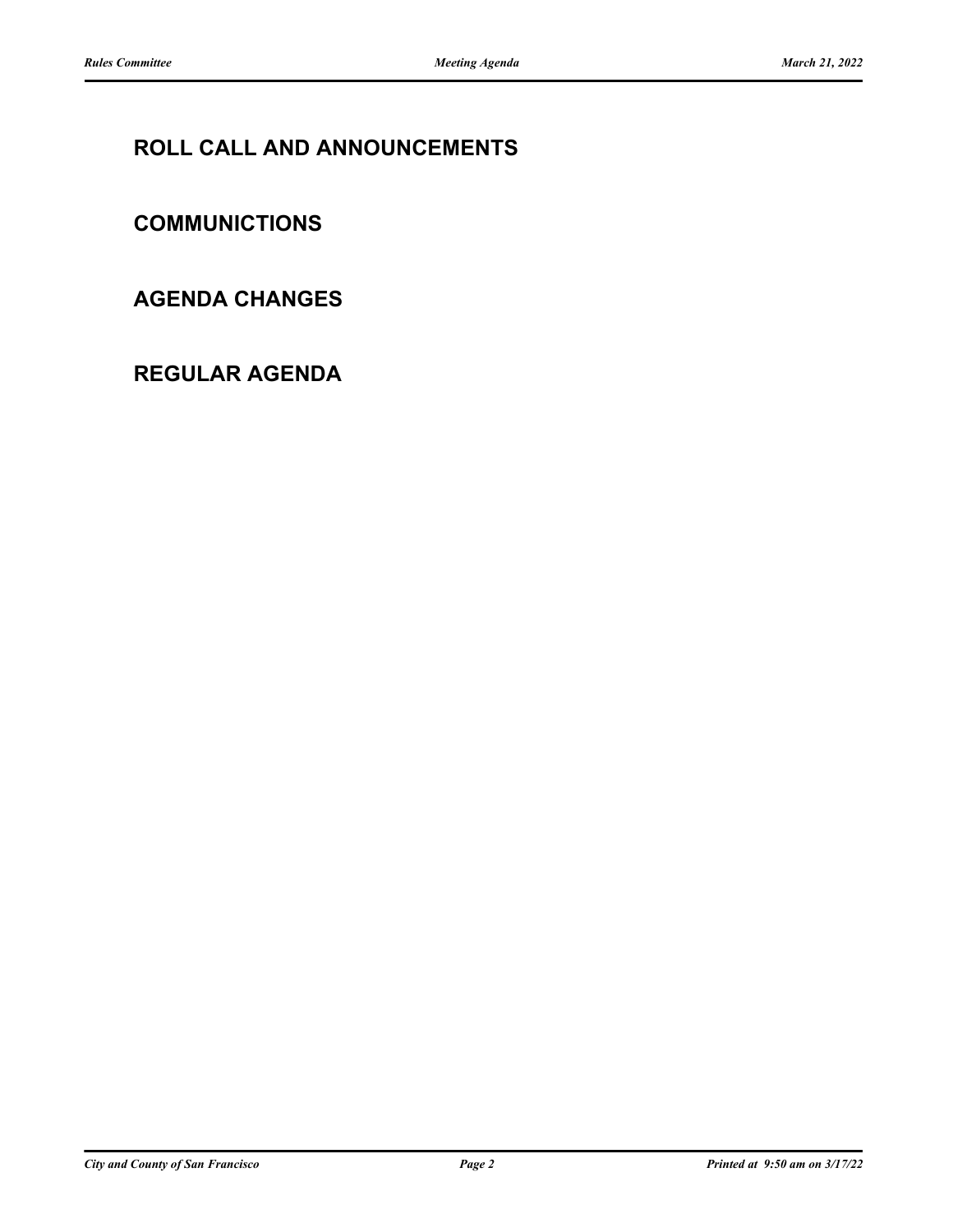### **1. [220255](http://sfgov.legistar.com/gateway.aspx?m=l&id=38447) [Appointments, In-Home Supportive Services Public Authority]**

Hearing to consider appointing four members, terms ending March 1, 2023, two members, terms ending March 1, 2024, and five members, terms ending March 1, 2025, to the In-Home Supportive Services Public Authority. (Clerk of the Board)

Seat 1, succeeding Mike Boyd, term expired, must be a consumer over the age of 55 years, authorized to represent organizations that advocate for aging people with disabilities, for the unexpired portion of a three-year term ending March 1, 2023.

Seat 2, succeeding Patricia Webb, term expiring March 1, 2022, must be a consumer between the ages of 18 and 60, authorized to represent organizations that advocate for younger people with disabilities, for a three-year term ending March 1, 2025.

Vacant Seat 3, succeeding William Pitts, resigned, must be a consumer at-large over the age of 55, for a three-year term ending March 1, 2023.

Vacant Seat 4, succeeding Patricia Wooley, resigned, must be a worker who provides personal assistance services to a consumer, for the unexpired portion of a three-year term ending March 1, 2025.

Seat 5, suceeding Kenzi Robi, resigned, must be a consumer at-large between the ages of 18 and 60, for a three-year term ending March 1, 2024.

Seat 6, succeeding Rita Semel, term expiring March 1, 2022, must be a member of the Human Services Commission, recommended to the Board by the Commission, for a three-year term ending March 1, 2025.

Seat 7, succeeding Michael Papas, term expiring March 1, 2021, must be a member of the Commission on the Aging, recommended to the Board by the Commission, for a three-year term ending March 1, 2024.

Vacant Seat 8, succeeding Judith Karshmer, resigned, must be a member of the Health Commission, recommended to the Board by the Commission, for the unexpired portion of a three-year term ending March 1, 2023.

Seat 9, Alexander Madrid, term expiring March 1, 2022, must be a member of the Mayor's Disability Council, recommended to the Board by the Council, for a three-year term ending March 1, 2025.

Seat 10, succeeding Melvin Beetle, term expiring March 1, 2022, must be a consumer over the age of 55, authorized to represent organizations that advocate for aging people with disabilities, for a three-year term ending March 1, 2025.

Seat 11, succeeding Sascha Bittner, term expired, must be a consumer between the ages of 18 and 60, authorized to represent organizations that advocate for younger people with disabilities, for a three-year term ending March 1, 2024.

Vacant Seat 13, succeeding Robin Wilson-Beattie, term expired, must be a consumer between the ages of 18 and 60, authorized to represent organizations that advocate for younger people with disabilities, for a three-year term ending March 1, 2023.

3/9/22; RECEIVED AND ASSIGNED to the Rules Committee.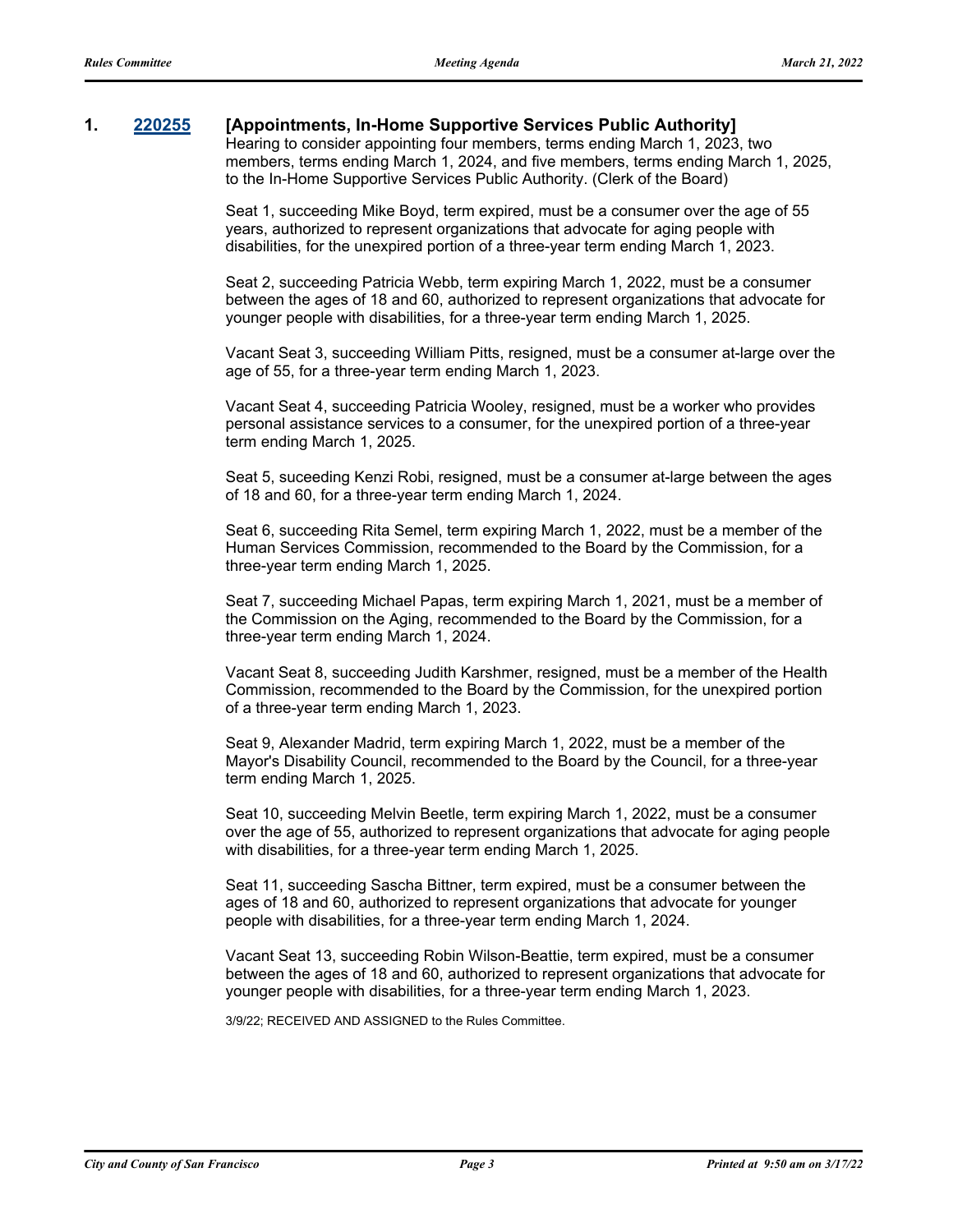*12 seats / 7 applicants*

*Glenda Cartagena, seat 4 Haydee Hernandez, seat 4 (residency waiver required) Jesse Nichols, seat 5 Rita Semel, seat 6 Alexander Madrid, seat 9 Sascha Bittner, seat 11 Robin Wilson-Beattie, seats 11 and 13*

## **2. [220280](http://sfgov.legistar.com/gateway.aspx?m=l&id=38472) [Appointment, Children, Youth and Their Families Oversight and Advisory Committee]**

Hearing to consider appointing one member, term ending July 1, 2023, to the Children, Youth and Their Families Oversight and Advisory Committee. (Clerk of the Board)

Seat 10, succeeding Yamini Bhatnagar, term expired, shall be a person with expertise or substantial experience working in the field of children and youth services in communities that are low-income or underserved, for the unexpired portion of a two-year term July 1, 2023.

3/16/22; RECEIVED AND ASSIGNED to the Rules Committee.

*1 seat / 1 applicant*

*Aaron Yen, seat 10*

## **ADJOURNMENT**

*NOTE: Pursuant to Government Code Section 65009, the following notice is hereby given: if you challenge, in court, the general plan amendments or planning code and zoning map amendments described above, you may be limited to raising only those issues you or someone else raised at the public hearing described in this notice, or in written correspondence delivered to the Board of Supervisors at, or prior to, the public hearing.*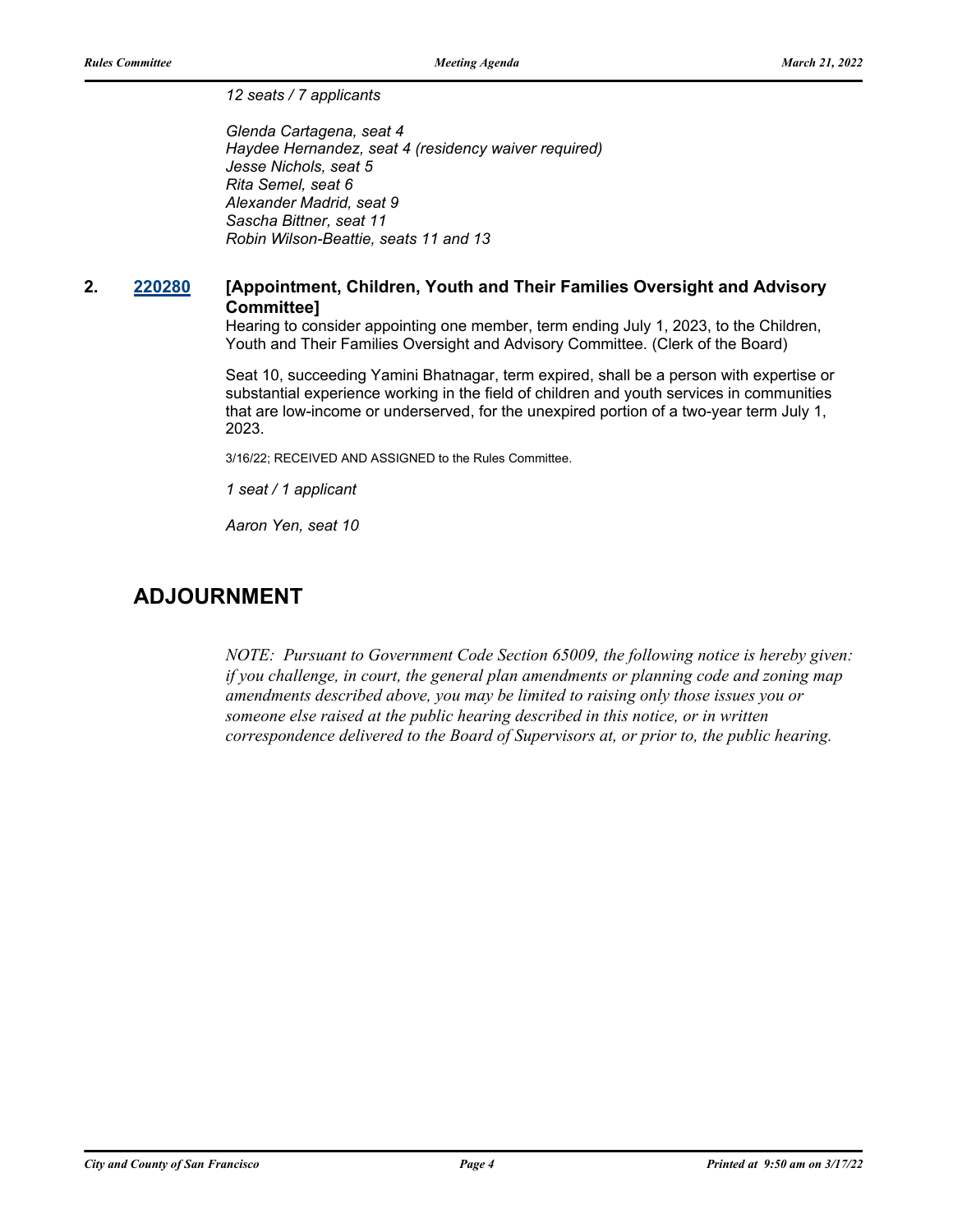# **LEGISLATION UNDER THE 30-DAY RULE**

*NOTE: The following legislation will not be considered at this meeting. Board Rule 3.22 provides that when an Ordinance or Resolution is introduced which would CREATE OR REVISE MAJOR CITY POLICY, the Committee to which the legislation is assigned shall not consider the legislation until at least thirty days after the date of introduction. The provisions of this rule shall not apply to the routine operations of the departments of the City or when a legal time limit controls the hearing timing. In general, the rule shall not apply to hearings to consider subject matter when no legislation has been presented, nor shall the rule apply to resolutions which simply URGE action to be taken.*

## **[220199](http://sfgov.legistar.com/gateway.aspx?m=l&id=38394) [Administrative, Police Codes - Ban on Gas-Powered Landscaping Equipment]**

### **Sponsors: Melgar; Chan, Mar, Stefani and Haney**

Ordinance amending the Administrative Code and Police Code to 1) prohibit the City from using, or contracting for the use of, gas-powered landscaping equipment to perform a City function starting January 1, 2024, with temporary waivers for City departments that document to the satisfaction of the Director of the Department of the Environment ("Department") the unavailability of needed technology to replace such equipment; 2) prohibit the use of gas-powered landscaping equipment in the City starting January 1, 2026, and penalize property owners and business owners and managers that violate that prohibition; 3) establish a buy-back program to assist owners of such equipment in transitioning away from its use; 4) require that the Department conduct a public education campaign regarding the gas-powered landscaping equipment ban and the buy-back program; 5) establish a fund to receive penalties collected for violation of the ban and other monies, to use for purchases of equipment for City departments to replace gas-powered landscaping equipment, for the buy-back program, for safe disposal of gas-powered landscaping equipment, and/or to fund the Department's public education campaign; and 6) designate the Department to administer and enforce the Ordinance.

(Fiscal Impact; No Budget and Legislative Analyst Report)

3/1/22; ASSIGNED UNDER 30 DAY RULE to the Rules Committee.

3/7/22; REFERRED TO DEPARTMENT.

### **[220240](http://sfgov.legistar.com/gateway.aspx?m=l&id=38432) [Administrative Code - Community Policing Plans and Foot and Bike Patrols]**

#### **Sponsors: Mar; Walton**

Ordinance amending the Administrative Code to require the Police Department to create a Community Policing Plan ("CPP") at each district police station, that, among other strategies, incorporates a foot and bike patrol deployment, and also includes a community process for eliciting input; and to require the public posting of the CPPs with a yearly update.

3/8/22; ASSIGNED UNDER 30 DAY RULE to the Rules Committee.

3/14/22; REFERRED TO DEPARTMENT.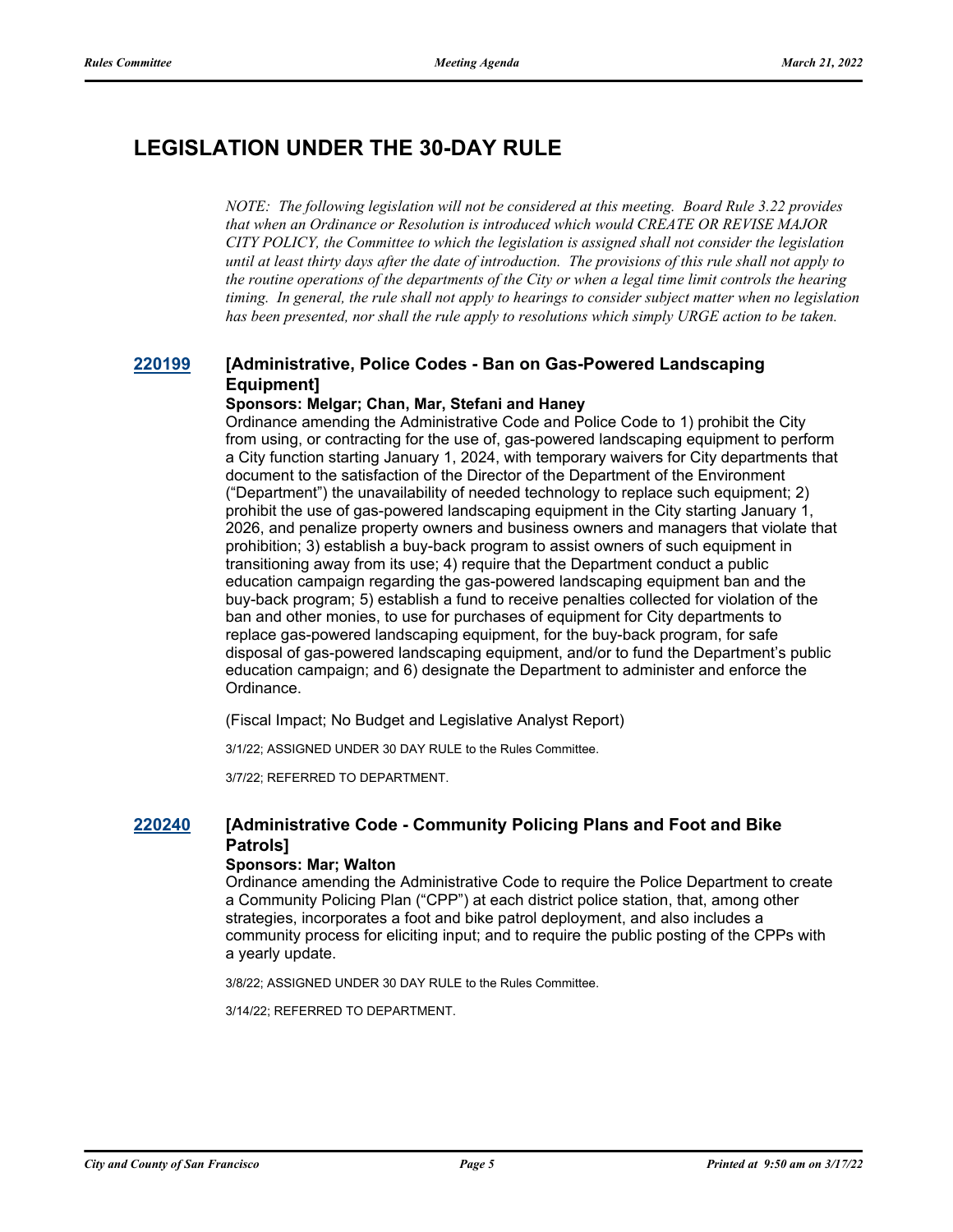### **[220242](http://sfgov.legistar.com/gateway.aspx?m=l&id=38434) [Administrative Code - Limits on Storage and Use of DNA Profiles] Sponsors: Ronen; Walton**

Ordinance amending the Administrative Code to prohibit the Police Department or other City departments from uploading or storing DNA profiles known to belong to crime victims ("Victim DNA Profiles") in any City DNA database that is not subject to the federal and state rules governing Combined DNA Index Systems ("CODIS") databases ("Non-CODIS DNA Databases"), and from storing DNA profiles obtained from crime scene evidence ("Evidentiary DNA Profiles") in any Non-CODIS DNA Database for longer than 60 days; to require that, by July 1, 2022, or 15 days after the effective date of this Ordinance, the Police Department purge from Non-CODIS DNA Databases Evidentiary DNA Profiles stored for longer than 60 days and Victim DNA Profiles stored for any length of time; and to limit the Police Department and other City departments to using Non-CODIS DNA Databases only for quality assurance purposes, and not for any investigative purposes.

3/8/22; ASSIGNED UNDER 30 DAY RULE to the Rules Committee.

3/14/22; REFERRED TO DEPARTMENT.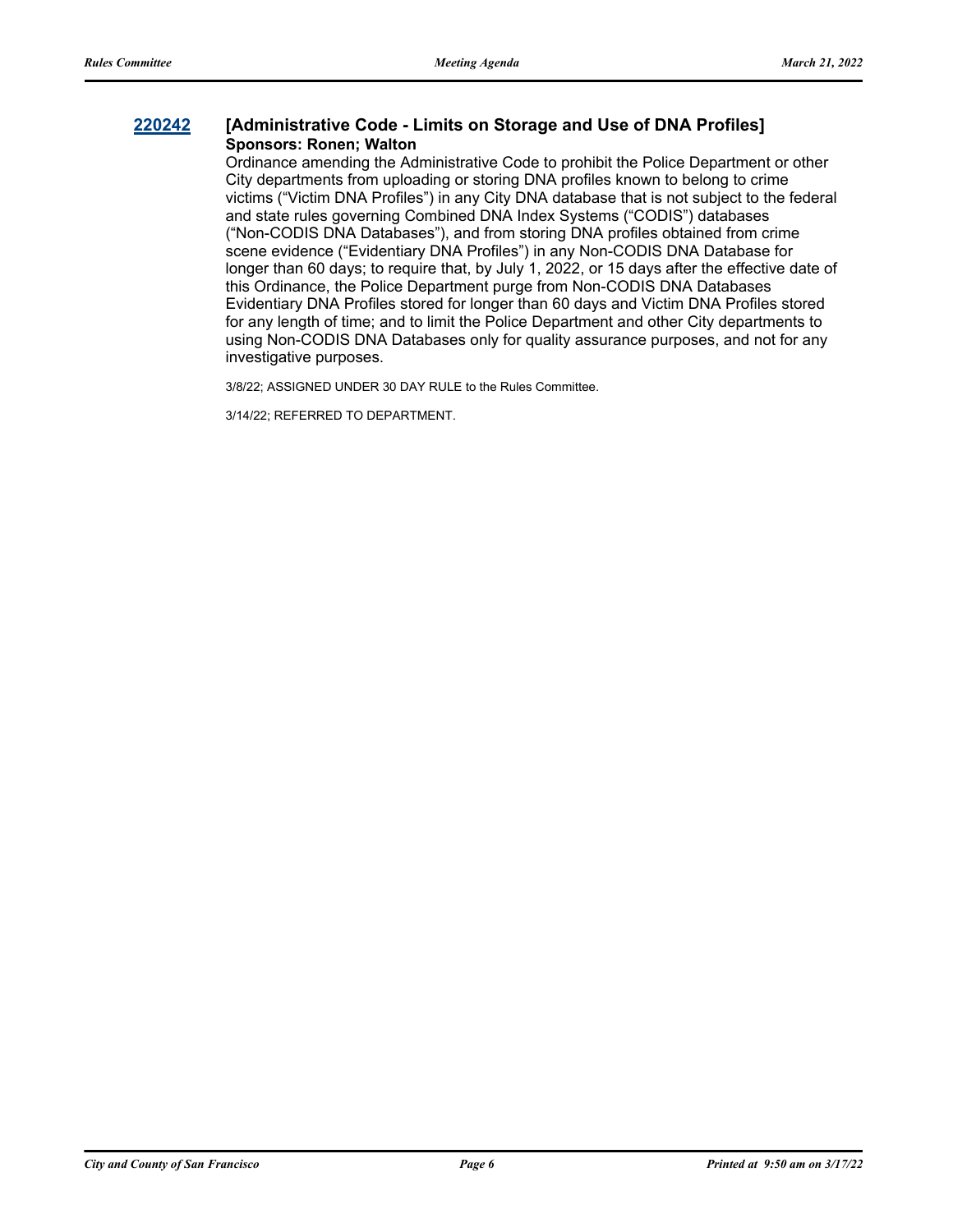### **Agenda Item Information**

Each item on the Consent or Regular agenda may include the following documents:

1) Legislation

2) Budget and Legislative Analyst report

3) Department or Agency cover letter and/or report

4) Public correspondence

These items are available for review at City Hall, 1 Dr. Carlton B. Goodlett Place, Room 244, Reception Desk or at https://sfbos.org/legislative-research-center-lrc.

#### **Meeting Procedures**

The Board of Supervisors is the legislative body of the City and County of San Francisco. The Board has several standing committees where legislation is the subject of hearings at which members of the public are urged to testify. The full Board does not hold a second public hearing on measures which have been heard in committee.

Board procedures do not permit: 1) persons in the audience to vocally express support or opposition to statements by Supervisors or by other persons testifying; 2) ringing and use of cell phones, pagers, and similar sound-producing electronic devices; 3) bringing in or displaying signs in the meeting room; and 4) standing in the meeting room. Each member of the public will be allotted the same maximum number of minutes to speak as set by the President or Chair at the beginning of each item or public comment, excluding City representatives; except that public speakers using interpretation assistance will be allowed to testify for twice the amount of the public testimony time limit. If simultaneous interpretation services are used, speakers will be governed by the public testimony time limit applied to speakers not requesting interpretation assistance. Members of the public who want a document displayed should provide in advance of the meeting to the Clerk of the Board (bos.legislation@sfgov.org), clearly state such during testimony, and subsequently request the document be removed when they want the screen to return to live coverage of the meeting. Hard copy documents may no be shared during in-person meetings.

IMPORTANT INFORMATION: The public is encouraged to testify at Committee meetings. Persons unable to attend the meeting may submit to the City, by the time the proceedings begin, written comments regarding the agenda items. These comments will be made a part of the official public record and shall be brought to the attention of the Board of Supervisors. Written communications expected to be made a part of the official file should be submitted to the Clerk of the Board or Clerk of a Committee: 1 Dr. Carlton B. Goodlett Place, Room 244, San Francisco, CA 94102. Communications which are not received prior to the hearing may be delivered to the Clerk of the Board or Clerk of the Committee and will be shared with the Members.

COPYRIGHT: All system content that is broadcasted live during public proceedings is secured by High-bandwidth Digital Content Protection (HDCP), which prevents copyrighted or encrypted content from being displayed or transmitted through unauthorized devices. Members of the public who wish to utilize chamber digital, audio and visual technology may not display copyrighted or encrypted content during public proceedings.

AGENDA PACKET: Available on the internet at https://www.sfbos.org/meetings. Meetings are cablecast on SFGovTV, the Government Channel, at www.sfgovtv.org or Cable Channels 26, 78 or 99 (depending on your provider). For DVD copies call (415) 554-4188.

LANGUAGE INTERPRETERS: Language services are available in Spanish, Chinese and Filipino at all regular and special Board and Committee meetings if made at least 48 hours in advance of the meeting to help ensure availability. For more information or to request services: Contact Wilson Ng or Arthur Khoo at (415) 554-5184.

傳譯服務: 所有常規及特別市參事會會議和常務委員會會議將提供西班牙文, 中文以及菲律賓文的傳譯服務, 但必須 在會議前最少48小時作出請求, 以確保能獲取到傳譯服務. 將因應請求提供交替傳譯服務, 以便公眾向有關政府機構 發表意見. 如需更多資訊或請求有關服務, 請致電(415)554-5184聯絡我們.

AVISO EN ESPAÑOL: Los servicios de idiomas están disponibles en español, chino, y filipino en todas las reunions regulares y reuniones especiales de la Junta, de los Comités, si se solicita por lo menos 48 horas antes de la reunión para ayudar a garantizar su disponibilidad. Para más información o solicitar servicios, por favor contactar a (415) 554-5184.

PAUNAWA: Mayroong serbisyong pang-wika sa Espanyol, Tsino at Pilipino para sa lahat ng mga regular at espesyal na pagpupulong ng Board, at Komite ng Board. Sa kasalukuyan, mayroong serbisyo sa wikang Pilipino na maaaring hilingin, 48